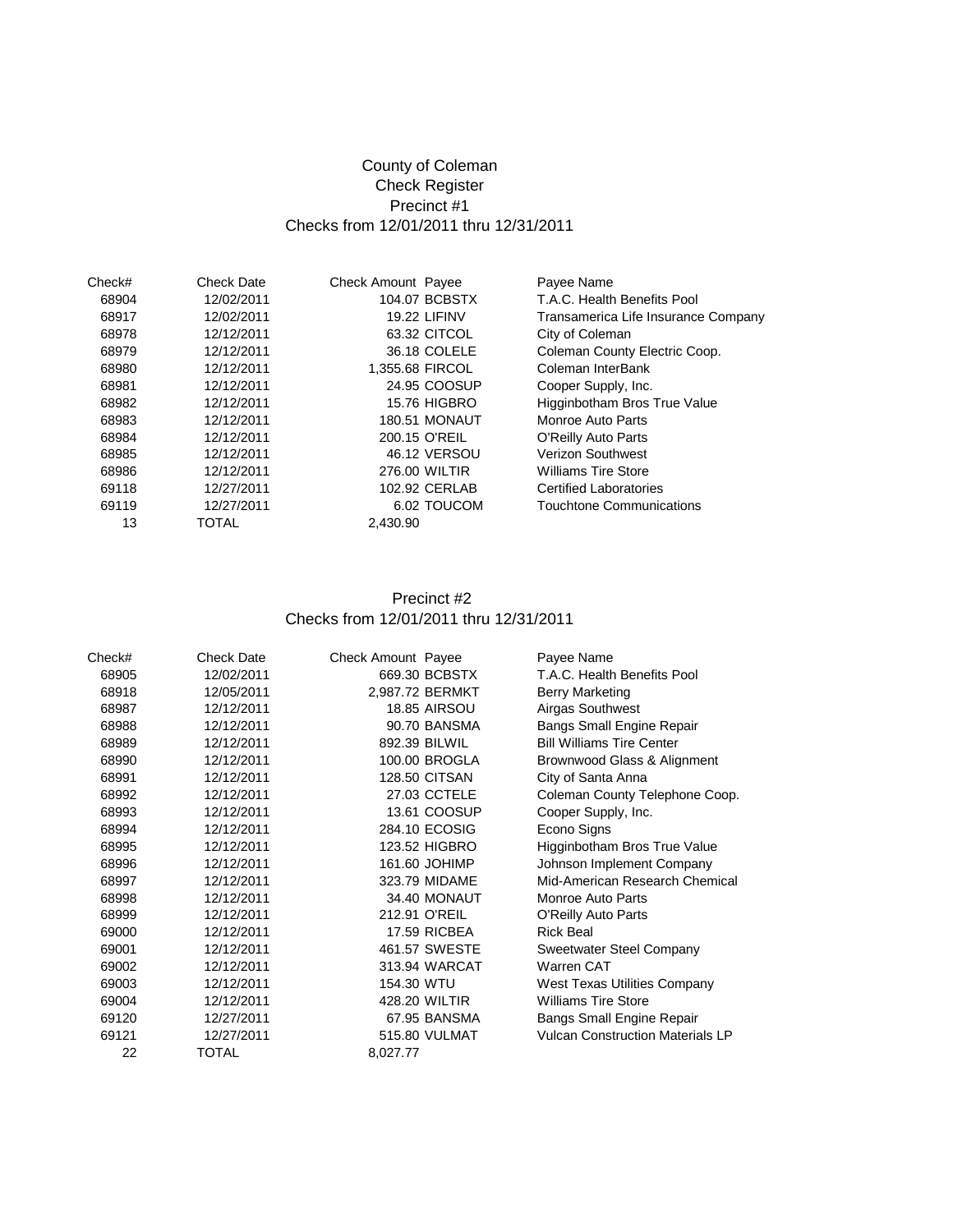# Precinct #3 Checks from 12/01/2011 thru 12/31/2011

| Check# | <b>Check Date</b> | <b>Check Amount Payee</b> |                     | Payee Name                                     |
|--------|-------------------|---------------------------|---------------------|------------------------------------------------|
| 68906  | 12/02/2011        |                           | 23.41 BCBSTX        | T.A.C. Health Benefits Pool                    |
| 68911  | 12/02/2011        |                           | 38.46 GUARDI        | Guardian - Appleton                            |
| 68919  | 12/05/2011        |                           | 2,412.65 BERMKT     | Berry Marketing                                |
| 69005  | 12/12/2011        |                           | 3.000.00 CDPYBU     | C. D. Pyburn                                   |
| 69006  | 12/12/2011        |                           | 35.88 COLELE        | Coleman County Electric Coop.                  |
| 69007  | 12/12/2011        |                           | 22.81 COLWAT        | <b>Coleman County Special Utility District</b> |
| 69008  | 12/12/2011        |                           | 20.99 CCTELE        | Coleman County Telephone Coop.                 |
| 69009  | 12/12/2011        |                           | 1,936.68 FIRCOL     | Coleman InterBank                              |
| 69010  | 12/12/2011        |                           | 17.78 COOSUP        | Cooper Supply, Inc.                            |
| 69011  | 12/12/2011        |                           | 24.99 HIGBRO        | Higginbotham Bros True Value                   |
| 69012  | 12/12/2011        |                           | 600.00 JERALL       | Jerry Allen                                    |
| 69013  | 12/12/2011        |                           | 43.10 JOHIMP        | Johnson Implement Company                      |
| 69014  | 12/12/2011        |                           | 1,105.82 MONAUT     | Monroe Auto Parts                              |
| 69015  | 12/12/2011        |                           | 703.21 ROBTRU       | <b>Roberts Truck Center</b>                    |
| 69016  | 12/12/2011        |                           | <b>50.98 DUNDIS</b> | Trashaway/Duncan #691                          |
| 69017  | 12/12/2011        |                           | 13,326.66 WARCAT    | Warren CAT                                     |
| 69018  | 12/12/2011        |                           | 672.96 WILTIR       | <b>Williams Tire Store</b>                     |
| 69122  | 12/27/2011        |                           | 47.16 PATPUM        | Patriot Pump and Supply Company                |
| 18     | TOTAL             | 24,083.54                 |                     |                                                |
|        |                   |                           |                     |                                                |

## Precinct No. 4 Checks from 12/01/2011 thru 12/31/2011

| Check# | <b>Check Date</b> | Check Amount Payee |                      | Payee Name                                     |
|--------|-------------------|--------------------|----------------------|------------------------------------------------|
| 68907  | 12/02/2011        |                    | 6.54 BCBSTX          | T.A.C. Health Benefits Pool                    |
| 68912  | 12/02/2011        |                    | 76.49 GUARDI         | Guardian - Appleton                            |
| 68920  | 12/05/2011        |                    | 6,399.39 BERMKT      | Berry Marketing                                |
| 69019  | 12/12/2011        |                    | 204.98 ABISAL        | Abilene Sales Inc.                             |
| 69020  | 12/12/2011        |                    | 106.00 AIRSOU        | Airgas Southwest                               |
| 69021  | 12/12/2011        |                    | 86.21 ALLWAS         | <b>Allied Waste Services</b>                   |
| 69022  | 12/12/2011        |                    | 151.70 BABWEL        | <b>Baber Welding</b>                           |
| 69023  | 12/12/2011        | 3,569.56 BILWIL    |                      | <b>Bill Williams Tire Center</b>               |
| 69024  | 12/12/2011        |                    | 264.16 CALCON        | California Contractors Supplies, Inc.          |
| 69025  | 12/12/2011        |                    | 58.34 COLELE         | Coleman County Electric Coop.                  |
| 69026  | 12/12/2011        |                    | 22.21 COLWAT         | <b>Coleman County Special Utility District</b> |
| 69027  | 12/12/2011        |                    | 825.75 COOSUP        | Cooper Supply, Inc.                            |
| 69028  | 12/12/2011        |                    | 306.29 HIGBRO        | Higginbotham Bros True Value                   |
| 69029  | 12/12/2011        |                    | 812.39 JOHIMP        | Johnson Implement Company                      |
| 69030  | 12/12/2011        |                    | 134.92 KIRSMI        | Kirby-Smith Machinery, Inc.                    |
| 69031  | 12/12/2011        |                    | 450.17 MILDIR        | Miller Dirt Work                               |
| 69032  | 12/12/2011        |                    | 940.86 MONAUT        | <b>Monroe Auto Parts</b>                       |
| 69033  | 12/12/2011        |                    | 507.93 WARCAT        | Warren CAT                                     |
| 69034  | 12/12/2011        |                    | 14.50 WATJET         | Watson Jet-Lube                                |
| 69035  | 12/12/2011        |                    | 149.40 WESTRA        | Western Trailer and Equipment                  |
| 69036  | 12/12/2011        |                    | <b>220.25 WILTIR</b> | <b>Williams Tire Store</b>                     |
| 69123  | 12/27/2011        |                    | 229.70 BIGSTA        | <b>Big State Industrial Supply</b>             |
| 69124  | 12/27/2011        |                    | 111.41 CERLAB        | <b>Certified Laboratories</b>                  |
| 69125  | 12/27/2011        |                    | 6.95 TOUCOM          | Touchtone Communications                       |
| 24     | TOTAL             | 15,656.10          |                      |                                                |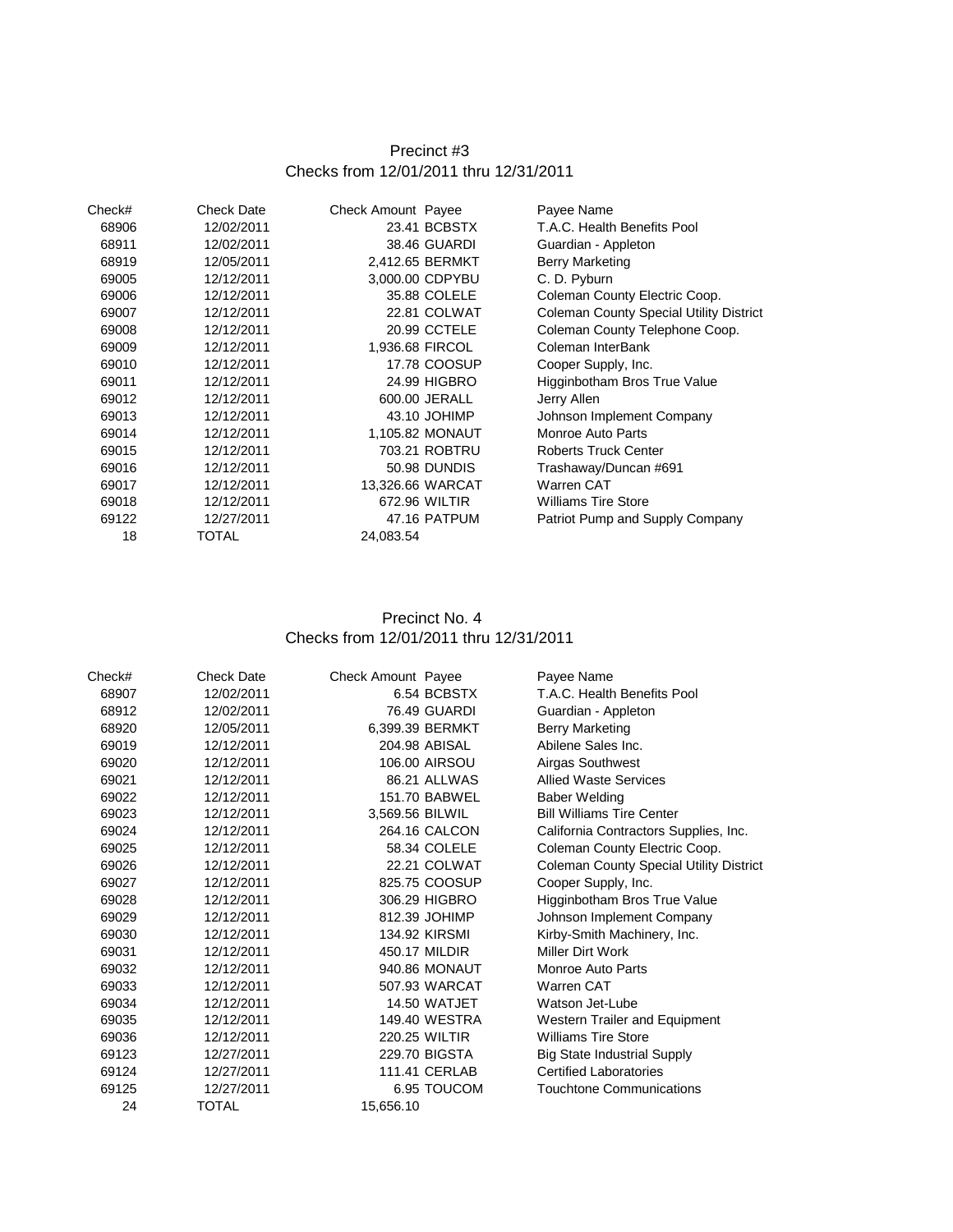#### General Road and Bridge Fund Checks from 12/01/2011 thru 12/31/2011

| Check# | <b>Check Date</b> | <b>Check Amount Payee</b> |              | Payee Name                       |
|--------|-------------------|---------------------------|--------------|----------------------------------|
| 68903  | 12/02/2011        | 7.957.89 BCBSTX           |              | T.A.C. Health Benefits Pool      |
| 68908  | 12/02/2011        | 221.00 LISTBL             |              | Blue Cross Blue Shield of Texas  |
| 68910  | 12/02/2011        |                           | 83.08 GUARDI | Guardian - Appleton              |
| 68914  | 12/02/2011        |                           | 28.90 CONSEC | Conseco Health Insurance Co.     |
| 68915  | 12/02/2011        |                           | 31.90 TRALIF | Conseco Life Insurance Co.       |
| 68977  | 12/12/2011        |                           | void COCTAX  | Coleman County Tax Appraisal     |
| 69117  | 12/27/2011        |                           | 69.00 REESAF | <b>Reeves Safety Consultants</b> |
| 69193  | 12/30/2011        | 32.154.70 COCTAX          |              | Coleman County Tax Appraisal     |
|        | <b>TOTAL</b>      | 40.546.47                 |              | 1 Voided Check                   |
|        |                   | 4.223.80                  |              | Payroll taxes                    |
|        |                   | 46,032.29                 |              | Payroll                          |
|        |                   | 4,808.81                  |              | Retirement contribution          |
|        |                   | 0.00                      |              | Transfers to precincts           |
|        |                   |                           |              |                                  |

## General Fund Checks from 12/01/2011 thru 12/31/2011

| <b>Check Date</b> |               | Payee Name              |
|-------------------|---------------|-------------------------|
| 12/02/2011        | <b>GUETIF</b> | Tiffany D. Zirkle       |
| 12/02/2011        | <b>BAKNAN</b> | Nancy G Baker           |
| 12/02/2011        | <b>BERCAR</b> | Carla J Berry           |
| 12/02/2011        | <b>BURCHR</b> | Christin D Burris       |
| 12/02/2011        | <b>CAMWIL</b> | William N Campbell      |
| 12/02/2011        | <b>CONCHR</b> | Christine D Connelly    |
| 12/02/2011        | <b>DUNDAV</b> | David L Dunlap          |
| 12/02/2011        | <b>GEOJAR</b> | Jarvis M George         |
| 12/02/2011        | <b>HARBEV</b> | <b>Beverly K Harris</b> |
| 12/02/2011        | <b>HUDDAR</b> | Darlene A Huddle        |
| 12/02/2011        | <b>LEMCAT</b> | Cathryn R LeMay         |
| 12/02/2011        | <b>MAYMAR</b> | Margie K Mayo           |
| 12/02/2011        | <b>SMIPAT</b> | Patricia S McMillan     |
| 12/02/2011        | <b>MENSTA</b> | Stacey D Mendoza        |
| 12/02/2011        | <b>ROSJOE</b> | Joe L Rose              |
| 12/02/2011        | <b>TRAJAM</b> | Jamie L Trammell        |
| 12/02/2011        | <b>WATJOE</b> | Joe D Watson            |
| 12/02/2011        | <b>BEARIC</b> | Richard L Beal          |
| 12/02/2011        | <b>DAVBOB</b> | Bobby A Davis           |
| 12/02/2011        | <b>STEJOH</b> | Johnny M Stephenson     |
| 12/02/2011        | <b>WILMAR</b> | Mark L Williams         |
| 12/02/2011        | <b>CROBOB</b> | Bobby J Croft           |
| 12/02/2011        | <b>FORTER</b> | <b>Terry G Fortune</b>  |
| 12/02/2011        | <b>ROBOLL</b> | Ollie W Roberson, Jr.   |
| 12/02/2011        | <b>DILEDD</b> | Eddie W Dillard         |
| 12/02/2011        | <b>MORJOE</b> | William J Morris        |
| 12/02/2011        | PEEDAV        | David P Peeples, III    |
| 12/02/2011        | LAWSCO        | Scotty W Lawrence       |
| 12/02/2011        | <b>SMIMAR</b> | Mark R Smith            |
|                   |               | Check Amount Payee      |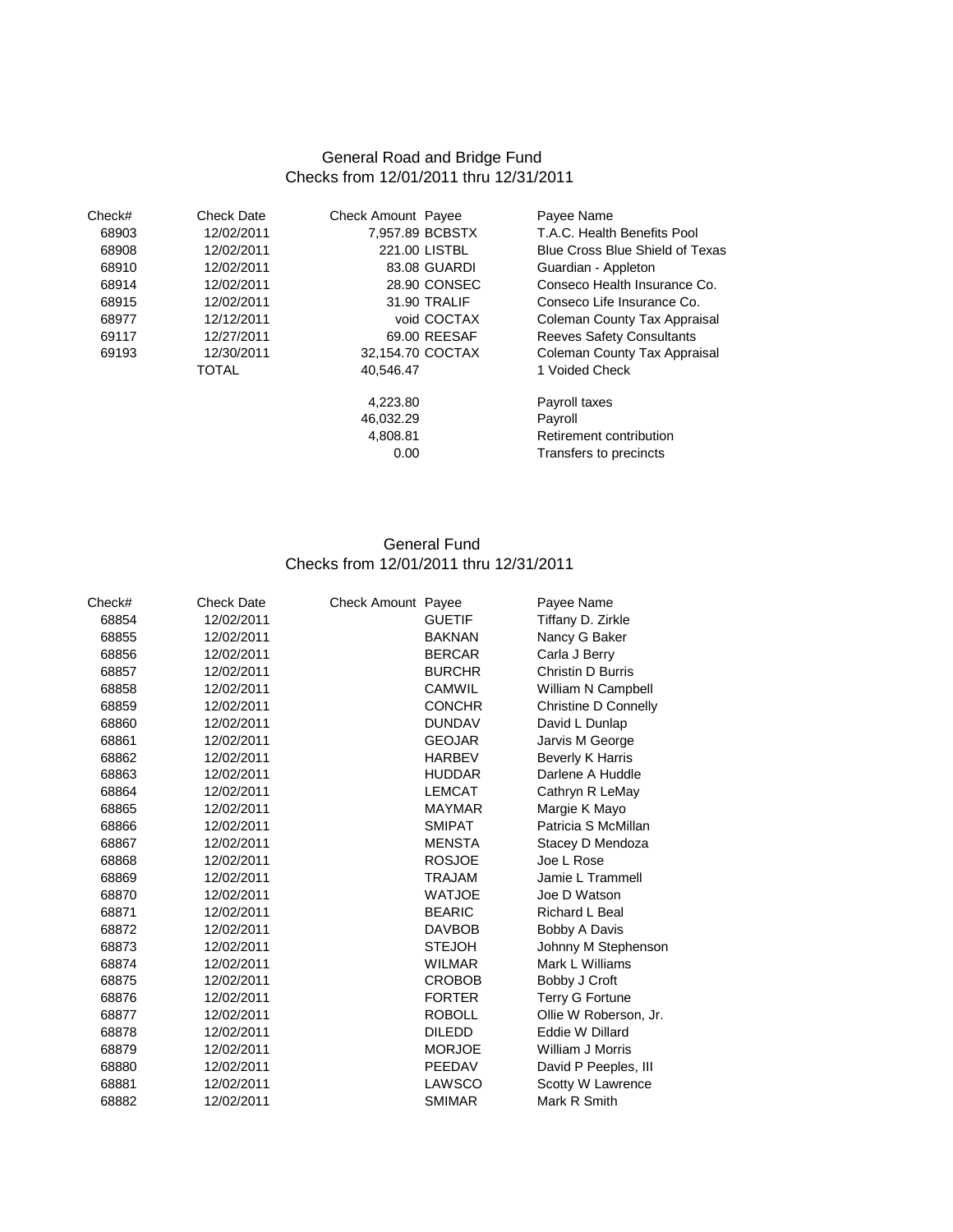| 68883 | 12/02/2011 | <b>ROMALE</b>    | Alejandro Torres-Romero                    |
|-------|------------|------------------|--------------------------------------------|
| 68884 | 12/02/2011 | BOWROB           | Robert L Bowen                             |
| 68885 | 12/02/2011 | <b>BURCOD</b>    | Cody L Burris                              |
| 68886 | 12/02/2011 | <b>WALMAC</b>    | Mackie J Walters                           |
| 68887 | 12/01/2011 | <b>WOOCON</b>    | Connie Y Beloat                            |
| 68888 | 12/01/2011 | <b>COGLES</b>    | Leslie W Cogdill                           |
| 68889 | 12/01/2011 | HAMMIC           | Linda M Hammonds                           |
| 68890 | 12/01/2011 | JONRAY           | Raymond E Jones, Sr.                       |
| 68891 | 12/01/2011 | <b>KENJAC</b>    | Jackie D Kenney                            |
| 68892 | 12/01/2011 | LANARC           | Archie W Lancaster                         |
| 68893 | 12/01/2011 | LAWJES           | Jessie W Laws                              |
| 68894 | 12/01/2011 | <b>PLUVIC</b>    | Vickie S Melot                             |
| 68895 | 12/01/2011 | <b>MOONAT</b>    | Natasha G Moody                            |
| 68896 | 12/01/2011 | PONGER           | Gerald L Pond                              |
| 68897 | 12/01/2011 | <b>TURROB</b>    | Robert W Turner                            |
| 68898 | 12/01/2011 | <b>WATCIN</b>    | Cindy L Watson                             |
| 68899 | 12/01/2011 | WATJER           | Jeromy Watson                              |
| 68900 | 12/01/2011 | WILWIL           | Willie D Williams                          |
| 68901 | 12/01/2011 | <b>WIPDAN</b>    | Daniel L Wipff                             |
| 68902 | 12/02/2011 | 15,577.49 BCBSTX | T.A.C. Health Benefits Pool                |
| 68909 | 12/02/2011 | 1,036.06 GUARDI  | Guardian - Appleton                        |
| 68913 | 12/02/2011 | 129.75 CONSEC    | Conseco Health Insurance Co.               |
| 68916 | 12/02/2011 | 206.07 LIFINV    | Transamerica Life Insurance Company        |
| 68921 | 12/07/2011 | 45.00 ELECOU     | Eleventh Court of Appeals                  |
| 68922 | 12/09/2011 | 467.87 CHRBUR    | <b>Christin Burris</b>                     |
| 68923 | 12/12/2011 | 60.54 ADVOFF     | Advantage Office Products LLC              |
| 68924 | 12/12/2011 | 723.82 ATMENE    | Atmos Energy                               |
| 68925 | 12/12/2011 | 175.00 BNEELE    | <b>BNE Elevator Inspections</b>            |
| 68926 | 12/12/2011 | 238.69 BEAGRA    | Bear Graphics, Inc.                        |
| 68927 | 12/12/2011 | 302.64 BENKEI    | Ben E. Keith Company                       |
| 68928 | 12/12/2011 | 1,710.52 BERMAR  | Berry Marketing Inc.                       |
| 68929 | 12/12/2011 | 557.87 BLEFOR    | <b>Bledsoe Ford-Mercury</b>                |
| 68930 | 12/12/2011 | 91.75 WOLPAK     | Charles L. Wolfe & Assoc.                  |
| 68931 | 12/12/2011 | 22.56 CHRBUR     | <b>Christin Burris</b>                     |
| 68932 | 12/12/2011 | 1,841.02 CITCOL  | City of Coleman                            |
| 68933 | 12/12/2011 | 29.95 CHR&DE     | Coleman Chronicle & DV                     |
| 68934 | 12/12/2011 | 3,500.00 COCOME  | <b>Coleman County Medical Center</b>       |
| 68935 | 12/12/2011 | 135.00 COLMED    | <b>Coleman Medical Associates</b>          |
| 68936 | 12/12/2011 | 150.00 DALSTO    | Dale Stover                                |
| 68937 | 12/12/2011 | 416.66 COMCOR    | <b>District Adult Probation Department</b> |
| 68938 | 12/12/2011 | 6.00 ALCDIS      | Duckwall-Alco Stores Inc.                  |
| 68939 | 12/12/2011 | 91.03 HIGBRO     | Higginbotham Bros True Value               |
| 68940 | 12/12/2011 | 150.00 JMOSS     | <b>JMoss Enterprises</b>                   |
| 68941 | 12/12/2011 | 550.00 JEFJOH    | Jeff Johnson                               |
| 68942 | 12/12/2011 | 525.00 JENCAS    | Jenny Henley                               |
| 68943 | 12/12/2011 | 325.18 JOJONE    | Jo Jones                                   |
| 68944 | 12/12/2011 | 14.99 JOEWAT     | Joe D. Watson                              |
| 68945 | 12/12/2011 | 44.00 JOEROS     | Joe L. Rose                                |
| 68946 | 12/12/2011 | 1,000.00 JOHBLA  | John Lee Blagg                             |
| 68947 | 12/12/2011 | 295.00 LORBOH    | Lori Bohannon County Clerk                 |
| 68948 | 12/12/2011 | 10.25 MAYDIS     | Margie Mayo District clerk                 |
| 68949 | 12/12/2011 | 62.88 ORKPES     | <b>Orkin Pest Control</b>                  |
| 68950 | 12/12/2011 | 360.00 PATHOW    | Patrick Howard,                            |
| 68951 | 12/12/2011 | 88.00 POSMAS     | Postmaster                                 |
| 68952 | 12/12/2011 | 149.15 REABRO    | Reach Broadband                            |
| 68953 | 12/12/2011 | 1,925.00 RCOSHE  | Runnels County Sheriff's Dept.             |
| 68954 | 12/12/2011 | 468.00 SPRINT    | <b>SPRINT</b>                              |
| 68955 | 12/12/2011 | 425.00 SAMMEH    | Samuel Mehaffey                            |
|       |            |                  |                                            |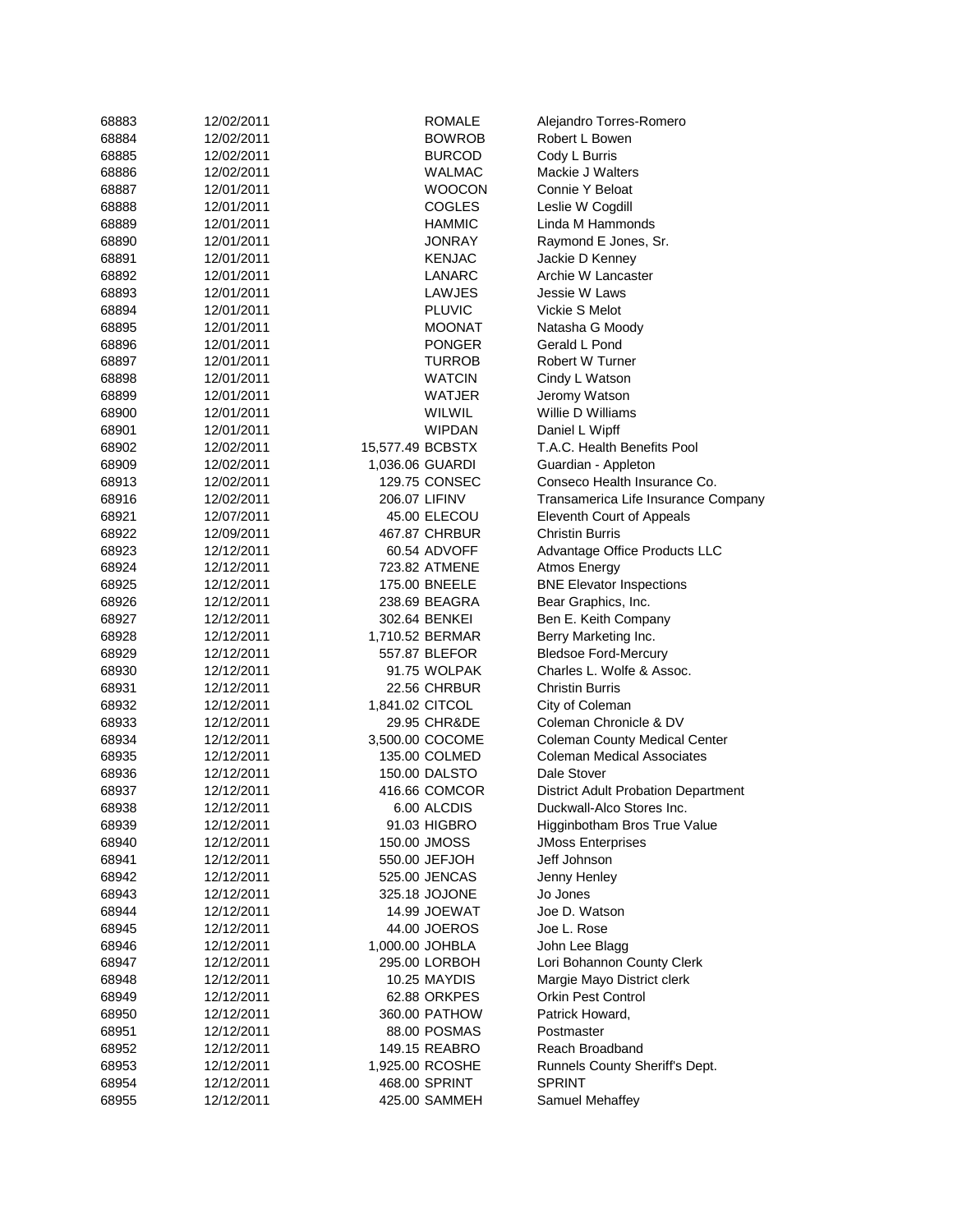| 68956 | 12/12/2011 |                 | 482.43 SCOMER        | Scott-Merriman, Inc.                 |
|-------|------------|-----------------|----------------------|--------------------------------------|
| 68957 | 12/12/2011 |                 | 1,743.69 SHOBAS      | Shoppin Basket                       |
| 68958 | 12/12/2011 |                 | 920.00 STEFUN        | <b>Stevens Funeral Home</b>          |
| 68959 | 12/12/2011 |                 | 217.49 TERBOD        | Terry's Auto Body Repair & Towing    |
| 68960 | 12/12/2011 |                 | 155.00 TEXAGR        | Texas AgriLife Extension             |
| 68961 | 12/12/2011 |                 | 119.22 TEXCOR        | Texas Dept.of Criminal Justice       |
| 68962 | 12/12/2011 |                 | 35.00 TEXSOC         | <b>Texas Social Security Program</b> |
|       |            |                 |                      |                                      |
| 68963 | 12/12/2011 | 2,400.00 TEXWIL |                      | Texas Wildlife Damage Mgnt Fd.       |
| 68964 | 12/12/2011 |                 | 621.79 TIMCOP        | <b>Tim Copeland Attorney</b>         |
| 68965 | 12/12/2011 |                 | 172.70 TOSFIN        | <b>Toshiba Financial Services</b>    |
| 68966 | 12/12/2011 |                 | 55.64 TYSPHA         | <b>Tyson Pharmacy</b>                |
| 68967 | 12/12/2011 |                 | 195.00 UNIELE        | United Elevator Service Inc          |
| 68968 | 12/12/2011 |                 | 411.56 VERSOU        | <b>Verizon Southwest</b>             |
| 68969 | 12/12/2011 |                 | 46.00 WADTUR         | Wade Turner                          |
| 68970 | 12/12/2011 |                 | 177.60 WELFAR        | Wells Fargo Financial Leasing        |
| 68971 | 12/12/2011 |                 | 146.50 WESPUB        | West Group Payment Center            |
| 68972 | 12/12/2011 |                 | 230.40 WESTEX        | West Texas Fire Extinguisher, Inc.   |
| 68973 | 12/12/2011 |                 | <b>198.08 WILTIR</b> | <b>Williams Tire Store</b>           |
| 68974 | 12/12/2011 |                 | <b>DRICON</b>        | Connie M Driskill                    |
| 68975 | 12/12/2011 |                 | MCMTAM               | Tammy R McMillan                     |
| 68976 | 12/12/2011 |                 | SANSHI               | Shirley C Sansing                    |
| 69039 | 12/13/2011 |                 | 724.00 COCLER        | <b>Coleman County Clerk</b>          |
| 69040 | 12/16/2011 |                 | <b>GUETIF</b>        | Tiffany D. Zirkle                    |
|       |            |                 |                      |                                      |
| 69041 | 12/16/2011 |                 | <b>BAKNAN</b>        | Nancy G Baker                        |
| 69042 | 12/16/2011 |                 | <b>BERCAR</b>        | Carla J Berry                        |
| 69043 | 12/16/2011 |                 | <b>BURCHR</b>        | Christin D Burris                    |
| 69044 | 12/16/2011 |                 | <b>CAMWIL</b>        | William N Campbell                   |
| 69045 | 12/16/2011 |                 | <b>CONCHR</b>        | Christine D Connelly                 |
| 69046 | 12/16/2011 |                 | <b>DUNDAV</b>        | David L Dunlap                       |
| 69047 | 12/16/2011 |                 | <b>GEOJAR</b>        | Jarvis M George                      |
| 69048 | 12/16/2011 |                 | <b>HARBEV</b>        | <b>Beverly K Harris</b>              |
| 69049 | 12/16/2011 |                 | <b>HUDDAR</b>        | Darlene A Huddle                     |
| 69050 | 12/16/2011 |                 | <b>LEMCAT</b>        | Cathryn R LeMay                      |
| 69051 | 12/16/2011 |                 | MAYMAR               | Margie K Mayo                        |
| 69052 | 12/16/2011 |                 | void SMIPAT          | Patricia S McMillan                  |
| 69053 | 12/16/2011 |                 | <b>MENSTA</b>        | Stacey D Mendoza                     |
| 69054 | 12/16/2011 |                 | <b>ROSJOE</b>        | Joe L Rose                           |
| 69055 | 12/16/2011 |                 | TRAJAM               | Jamie L Trammell                     |
| 69056 | 12/16/2011 |                 | <b>WATJOE</b>        | Joe D Watson                         |
| 69057 | 12/16/2011 |                 | <b>BEARIC</b>        | Richard L Beal                       |
| 69058 | 12/16/2011 |                 | DAVBOB               | Bobby A Davis                        |
|       |            |                 | <b>STEJOH</b>        | Johnny M Stephenson                  |
| 69059 | 12/16/2011 |                 |                      |                                      |
| 69060 | 12/16/2011 |                 | <b>WILMAR</b>        | Mark L Williams                      |
| 69061 | 12/16/2011 |                 | <b>CROBOB</b>        | Bobby J Croft                        |
| 69062 | 12/16/2011 |                 | <b>FORTER</b>        | <b>Terry G Fortune</b>               |
| 69063 | 12/16/2011 |                 | <b>ROBOLL</b>        | Ollie W Roberson, Jr.                |
| 69064 | 12/16/2011 |                 | <b>DILEDD</b>        | Eddie W Dillard                      |
| 69065 | 12/16/2011 |                 | <b>MORJOE</b>        | William J Morris                     |
| 69066 | 12/16/2011 |                 | PEEDAV               | David P Peeples, III                 |
| 69067 | 12/16/2011 |                 | LAWSCO               | Scotty W Lawrence                    |
| 69068 | 12/16/2011 |                 | <b>SMIMAR</b>        | Mark R Smith                         |
| 69069 | 12/16/2011 |                 | <b>ROMALE</b>        | Alejandro Torres-Romero              |
| 69070 | 12/16/2011 |                 | <b>BOWROB</b>        | Robert L Bowen                       |
| 69071 | 12/16/2011 |                 | <b>BURCOD</b>        | Cody L Burris                        |
| 69072 | 12/16/2011 |                 | <b>WALMAC</b>        | Mackie J Walters                     |
| 69073 | 12/16/2011 |                 | <b>SMIPAT</b>        | Patricia S McMillan                  |
| 69074 | 12/15/2011 |                 | <b>WOOCON</b>        | Connie Y Beloat                      |
| 69075 | 12/15/2011 |                 | <b>COGLES</b>        | Leslie W Cogdill                     |
|       |            |                 |                      |                                      |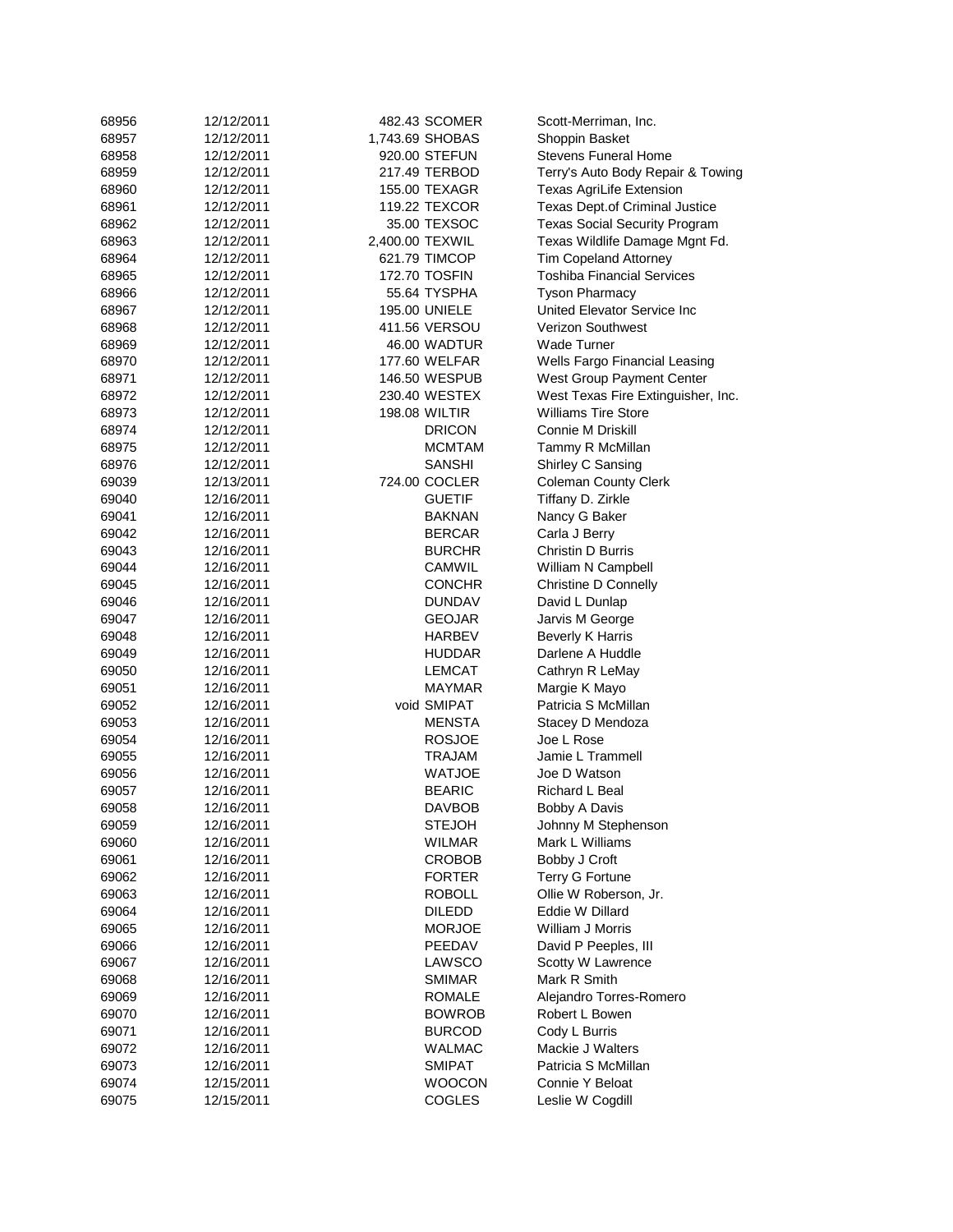| 69076 | 12/15/2011 | <b>HAMMIC</b>        | Linda M Hammonds                                         |
|-------|------------|----------------------|----------------------------------------------------------|
| 69077 | 12/15/2011 | <b>JONRAY</b>        | Raymond E Jones, Sr.                                     |
| 69078 | 12/15/2011 | LANARC               | Archie W Lancaster                                       |
| 69079 | 12/15/2011 | LAWJES               | Jessie W Laws                                            |
| 69080 | 12/15/2011 | <b>PLUVIC</b>        | Vickie S Melot                                           |
| 69081 | 12/15/2011 | <b>MOONAT</b>        | Natasha G Moody                                          |
| 69082 | 12/15/2011 | <b>PONGER</b>        | Gerald L Pond                                            |
| 69083 | 12/15/2011 | <b>TURROB</b>        | Robert W Turner                                          |
| 69084 | 12/15/2011 | <b>WATCIN</b>        | Cindy L Watson                                           |
| 69085 | 12/15/2011 | <b>WATJER</b>        | Jeromy Watson                                            |
| 69086 | 12/15/2011 | WILWIL               | Willie D Williams                                        |
| 69087 | 12/15/2011 | <b>WIPDAN</b>        | Daniel L Wipff                                           |
| 69088 | 12/16/2011 | 296.93 CHRBUR        | <b>Christin Burris</b>                                   |
| 69089 | 12/27/2011 | 41.57 ADVOFF         | Advantage Office Products LLC                            |
| 69090 | 12/27/2011 | 93.86 BEAGRA         | Bear Graphics, Inc.                                      |
| 69091 | 12/27/2011 | 1,437.73 CARSER      | <b>Card Service Center</b>                               |
| 69092 | 12/27/2011 | 110.00 WOLPAK        | Charles L. Wolfe & Assoc.                                |
| 69093 | 12/27/2011 | 458.34 CMCDON        | <b>Charles McDonald</b>                                  |
|       | 12/27/2011 | <b>147.44 CHRBUR</b> | <b>Christin Burris</b>                                   |
| 69094 |            |                      |                                                          |
| 69095 | 12/27/2011 | 59.00 COTECO         | Coleman Co. Telecommunications                           |
| 69096 | 12/27/2011 | 200.00 COJEDU        | County Judge Education Fund                              |
| 69097 | 12/27/2011 | 450.00 DERHAM        | Derek Hampton                                            |
| 69098 | 12/27/2011 | 350.00 ERIHAL        | Erica Hall                                               |
| 69099 | 12/27/2011 | 100.00 GARELE        | <b>Gardner Electric</b>                                  |
| 69100 | 12/27/2011 | 34.63 JJONES         | Jo Jones                                                 |
| 69101 | 12/27/2011 | 144.57 KIROFF        | Kirbo's Office Systems                                   |
| 69102 | 12/27/2011 | 65.44 MAYDIS         | Margie Mayo District clerk                               |
| 69103 | 12/27/2011 | 1,036.05 JOJONE      | Norma Jo Jones                                           |
| 69104 | 12/27/2011 | 152.19 OFFDEP        | Office Depot                                             |
| 69105 | 12/27/2011 | 1,007.00 PAUJEN      | Paul Jensen                                              |
| 69106 | 12/27/2011 | 59.95 PAUKUG         | Paul Kugle Interest                                      |
| 69107 | 12/27/2011 | 3,206.88 PROBOD      | Pro Body Works                                           |
| 69108 | 12/27/2011 | 113.95 SHOBAS        | Shoppin Basket                                           |
| 69109 | 12/27/2011 | 42.40 STACOF         | <b>Standard Coffee Service</b>                           |
| 69110 | 12/27/2011 | 123.56 TOUCOM        | <b>Touchtone Communications</b>                          |
| 69111 | 12/27/2011 | 1,276.02 VERSOU      | <b>Verizon Southwest</b>                                 |
| 69112 | 12/27/2011 | 287.50 WESPUB        | West Group Payment Center                                |
| 69113 | 12/27/2011 | 312.48 XERCOR        | Xerox Corporation                                        |
| 69114 | 12/28/2011 | <b>DRICON</b>        | Connie M Driskill                                        |
| 69115 | 12/28/2011 | <b>MCMTAM</b>        | Tammy R McMillan                                         |
| 69116 | 12/28/2011 | <b>SANSHI</b>        | Shirley C Sansing                                        |
| 69127 | 12/28/2011 | 150.00 BURFIR        | <b>Burkett Fire Dept.</b>                                |
| 69128 | 12/28/2011 | 50.00 COLFOO         | <b>Christian Family Ministries</b>                       |
| 69129 | 12/28/2011 | 5,300.00 CITCOL      | City of Coleman                                          |
| 69130 | 12/28/2011 | 75.00 COMSHO         | Comanche Shores Fire Dept.                               |
| 69131 | 12/28/2011 | 150.00 CONVAL        | Concho Valley Regional Food                              |
| 69132 | 12/28/2011 | 75.00 GLCOVE         | Glen Cove Volunteer Fire Dept.                           |
| 69133 | 12/28/2011 | 500.00 JOHPEA        | John Pearce                                              |
| 69134 | 12/28/2011 | 400.00 JOHWEE        | John Weeks                                               |
| 69135 | 12/28/2011 | <b>75.00 LAKCOL</b>  | Lake Coleman VFD                                         |
| 69136 | 12/28/2011 | 500.00 HEAHEM        | Law Office of Heath Hemphill PC                          |
| 69137 | 12/28/2011 | 300.00 MENHEA        | Mental Health and Retardation                            |
| 69138 |            | 75.00 NOVFIR         |                                                          |
|       | 12/28/2011 | 200.00 SANVOL        | Rough Creek Fire Department<br>Santa Anna Volunteer Fire |
| 69139 | 12/28/2011 |                      |                                                          |
| 69140 | 12/28/2011 | 75.00 SOUCOL         | South Coleman County Fire Dept                           |
| 69141 | 12/28/2011 | 75.00 TALFIR         | <b>Talpa Fire Department</b>                             |
| 69142 | 12/28/2011 | 500.00 TAYCOU        | Taylor County Juvenile Probation                         |
| 69143 | 12/28/2011 | 75.00 VALFIR         | Valera Fire Department                                   |